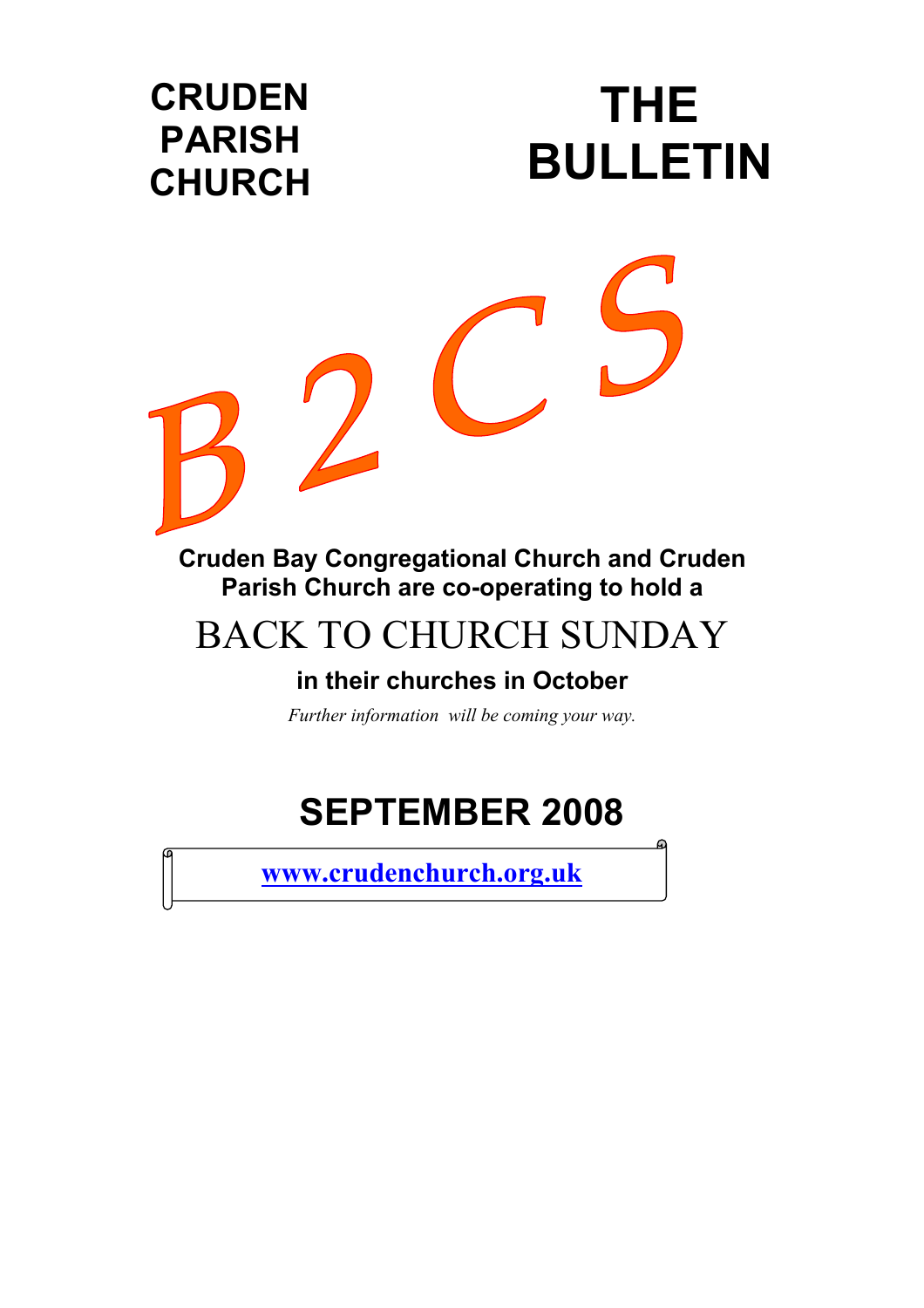

# **SEPTEMBER 2008 DIARY**

|                                                                                                                         | <b>EACH WEEK</b>                                                    |  |                                                                               |                   |                                    |  |
|-------------------------------------------------------------------------------------------------------------------------|---------------------------------------------------------------------|--|-------------------------------------------------------------------------------|-------------------|------------------------------------|--|
|                                                                                                                         | Sundays 10.00 am Children's Sunday Club in the Old Church & Stables |  |                                                                               |                   |                                    |  |
| Monday 1st                                                                                                              |                                                                     |  | Kirk Session<br>7.30 pm                                                       |                   | Old Hall                           |  |
| Wednesday 3rd                                                                                                           |                                                                     |  | Coffee and Chat                                                               | $10.30$ am        | Old Hall                           |  |
| Sunday 7th                                                                                                              |                                                                     |  | MORNING SERVICE                                                               | $10.00$ am        | Old Church                         |  |
| Monday 8th<br>÷                                                                                                         |                                                                     |  | Watch and Talk Group                                                          | $7.30 \text{ pm}$ | Main Street, Cruden Bay            |  |
| Sunday 14th                                                                                                             |                                                                     |  | <b>MORNING SERVICE</b><br>Cruden Churches Walk                                | $10.00$ am        | Old Church<br>Portsoy to Findlater |  |
|                                                                                                                         | Wednesday 17th:                                                     |  | <b>Choir Practice</b>                                                         | $7.30 \text{ pm}$ | Old Hall                           |  |
| $3 - 5$ pm<br>Saturday 20th<br>Afternoon Tea with Andy Gaston<br>See a later page for further details                   |                                                                     |  |                                                                               |                   | Aldie Farm                         |  |
| Sunday 21st                                                                                                             |                                                                     |  | <b>MORNING SERVICE</b><br>1000 am<br>Service conducted by the Rev Fred Coutts |                   | Old Church                         |  |
|                                                                                                                         | Wednesday 24th:                                                     |  | <b>Choir Practice</b>                                                         | $7.30 \text{ pm}$ | Old Hall                           |  |
| <b>MORNING SERVICE</b><br>Sunday 28th<br><b>Sacrament of Holy Communion</b><br>Service conducted by the Rev Fred Coutts |                                                                     |  |                                                                               | 10.00a            | Old Church                         |  |
|                                                                                                                         | Monday 29th                                                         |  | Guild                                                                         | 7.30 pm           | Old Hall                           |  |

From 15 September to 3 October, during the absence of the Minister, pastoral duties will be undertaken by the Rev Allan Fawkes (phone 01779 841814)

THE NEXT ISSUE OF THE BULLETIN WILL COME OUT ON **28 SEPTEMBER**. Copy for inclusion to be handed in to the Manse as soon as possible.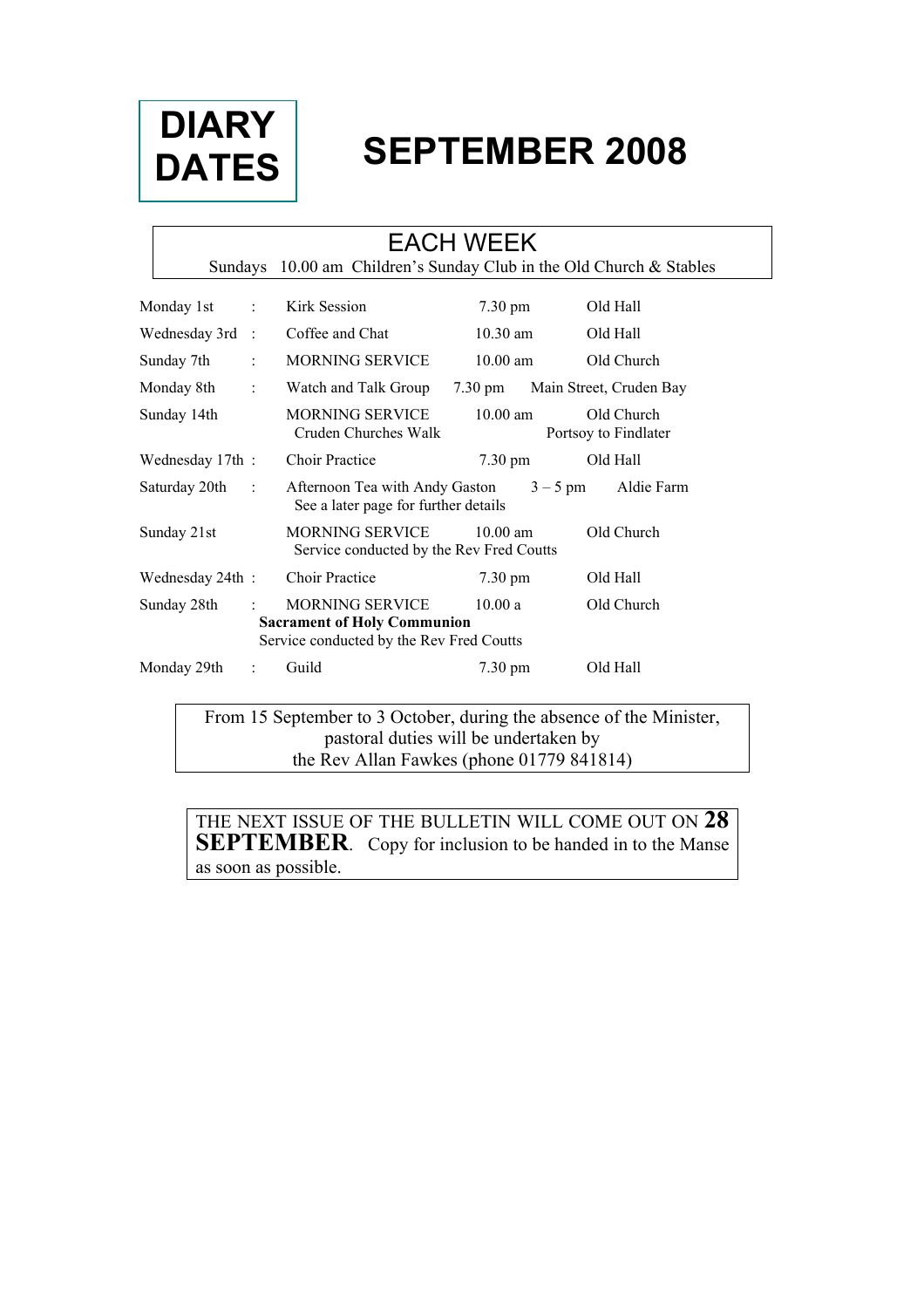### FROM THE RETIRED SESSION CLERK

*Sandy Beedie was not aware of the plan to make a presentation to him on 29 June to mark his retirement as Session Clerk. It came as a pleasant surprise and he takes this opportunity to say thank you to all who contributed.* 

With the Junior Church prize giving, and the presentation to Andrew Clyne of a Long Service Certificate for over 30 years devoted service to the church, I was delighted to see such a large congregation.

On seeing on the Order of Service PRESENTATION followed by my favourite hymn, I began to suspect that once again, our minister had been a bit devious when he asked me to present Andrew with his Long Service Certificate, my suspicions were soon realised.

I would like to thank the entire congregation for the very generous gifts I received on my retirement as Session Clerk.

I thoroughly enjoyed the work, and no doubt I shall miss being in the centre of things. I would like to thank Rodger for all his assistance and help throughout the years, also the Committee Conveners for producing a copy of their reports as I found this to be very helpful when writing the minutes.

I am still completely overwhelmed by the generosity of the congregation; however, I have given a lot of thought as to how I would spend the monies that I received. As I enjoy playing bowls I have decided to purchase a set of bowls, and a camcorder.

Jean would also like to thank the congregation for the beautiful flowers that she received. Thanking you all once again.

**Sandy Beedie** 

#### CRUDEN GUILD

**The Guild begin their new session on 29 September at 7.30 pm in the Old Church Hall. Former and new members will be made most welcome**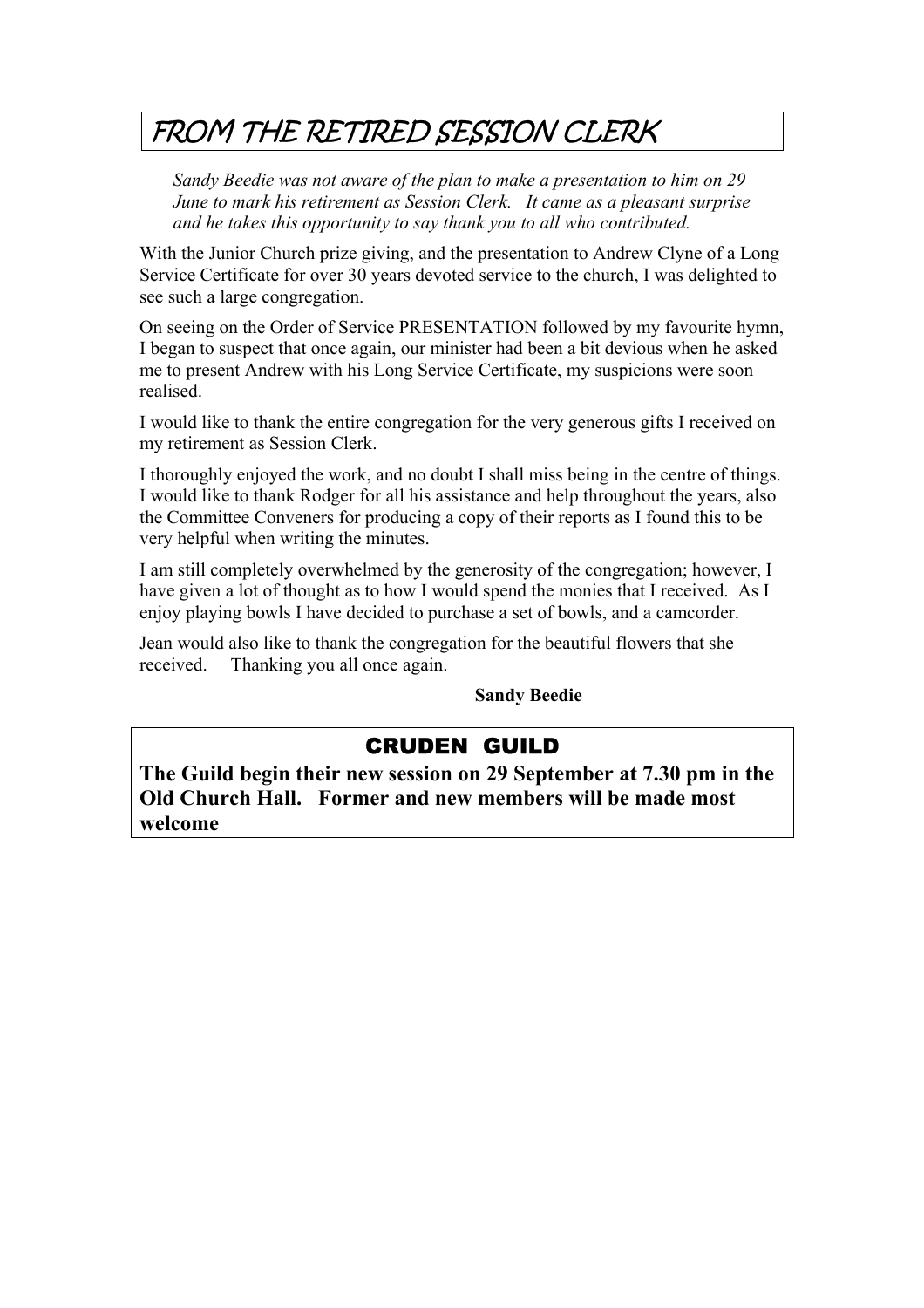

to **Miss Elizabeth Sim, Sunnbank Care Home,Cruden Bay** who will be celebrating her 90th Birthday this month.

to **Mr & Mrs J Taylor, 3 St Olave Place, Cruden Bay** who will be celebrating their Ruby Wedding this month.

and to their son **Andrew** who has graduated with first class honours B.Sc in Architecture from Robert Gordon's Univertsity.

to **Mr & Mrs Allan, 12 Main Street, Hatton** who will be celebrating their Silver Wedding this month.

to **Mrs Jenny Radford, Willowbank, Hatton** who teaches at Hatton School and still found time to graduate Master of Education in Advanced Professional Studies from the University of Aberdeen



#### **THE AFTER-SERVICE REFRESHMENTS**

Thank you to all who have been willing to help serve teas/coffees following the morning services over the months. More volunteers would be welcome. Please get in touch with me if you would be willing to help out.

 *Mary Esson* 

#### *THE SENILITY PRAYER*

*O God, grant me the senility to forget the people I never liked anyway. The good fortune to run into the ones I do like and the eyesight to tell the difference.*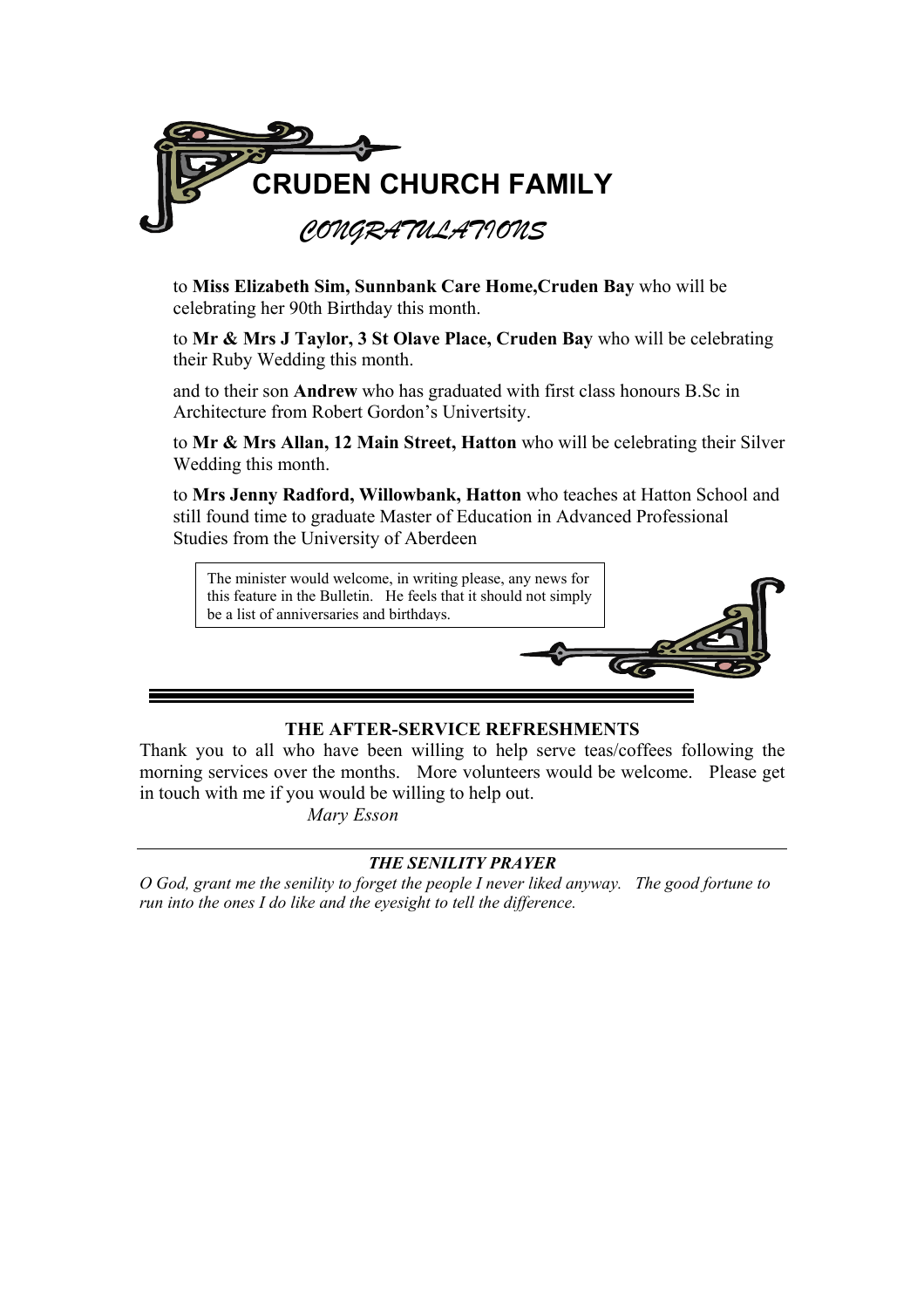

The Boys' Brigade Company begins its new session in Cruden Bay School on 3 September. **More adult help would be appreciated**. Further details are available from Colin Skinner (812692).

#### CHURCHES WALKING GROUP BADAGUISH WEEKEND August 15-18

Due to rather adverse weather conditions no outdoor activities were undertaken on Friday and the evening was spent planning what the various walkers were wanting to do on Saturday.

Saturday saw one group of walkers making their way to an area known as the Uath Lochans where they did a charted walk which proved to be very interesting with some beautiful scenery, the peace and quiet being very relaxing.

The more energetic walkers decided to tackle part of the Speyside Way starting at Ballindalloch. This walk proved to be quite a challenge but again the area and scenery were something to be enjoyed. Due to the challenge of the terrain and the length of the walk approximately 13 miles - a car was stationed about half way along the route, on the main road, so that anyone feeling they had gone far enough could opt out of continuing any further. I have to confess I was the only one to say enough was enough. The rest of the group continued on their way taking in more eye catching scenery and interesting surroundings. When the Group reached Cromdale, Alison Warrender and Irene Will decided they too had reached the limit of their endurance and they left the last 4 walkers to finish the walk on their own. Marilyn Samways very kindly came and took the drivers back to the start of the walk where their cars had been left.

Sunday saw us again split into two parties, two of us making what can only be called an unmarked walk around the Loch Insh and Uath Lochans areas while the rest of the group went to the Highland Folk Museum which they found to be very interesting and in some ways educational of the lives of people of the area hundreds of years ago. In the evening we made our way to Aviemore for our annual meal out which, as usual, we thoroughly enjoyed.

Apart from Friday the weather was kind to us and our Badaguish weekend appeared to be enjoyed by us all, the company being, as usual, most agreeable.

*Jenny McGarrol*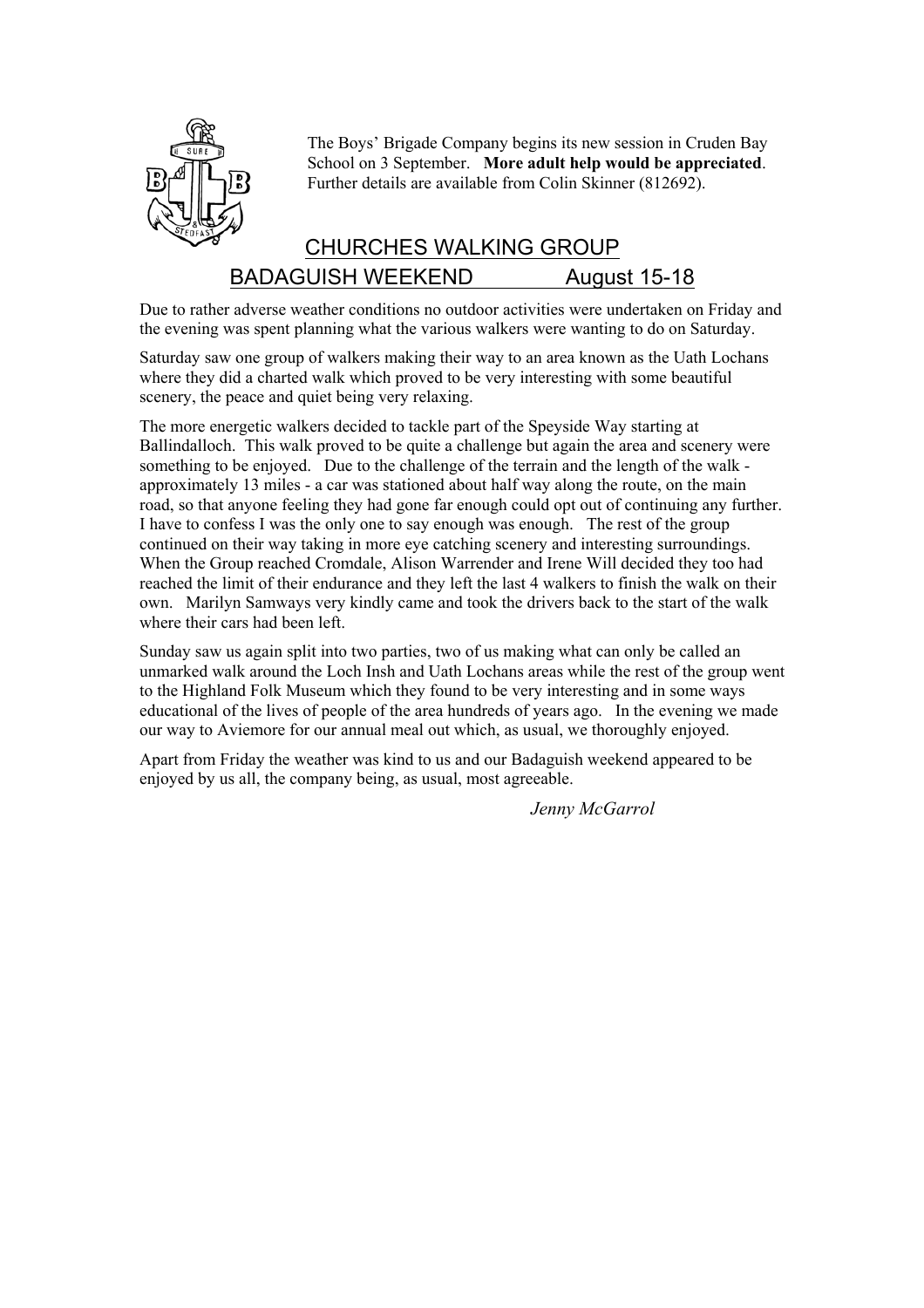



### *CHEESE AND WINE EVENING*

FUND RAISING FOR EKWENDENI

A Cheese and Wine will be held at the Red House Hotel, Cruden Bay on Friday, 3 October at 7pm for 7.30pm.

We have invited Fiona Benzie and Rosalind Rennie to tell us about their visit to the Synod of Blantyre.

There will be musical entertainment during the evening.

Tickets price £11 00

So please put this date in your diary, bring some friends and enjoy helping to boost our Ekwendeni funds.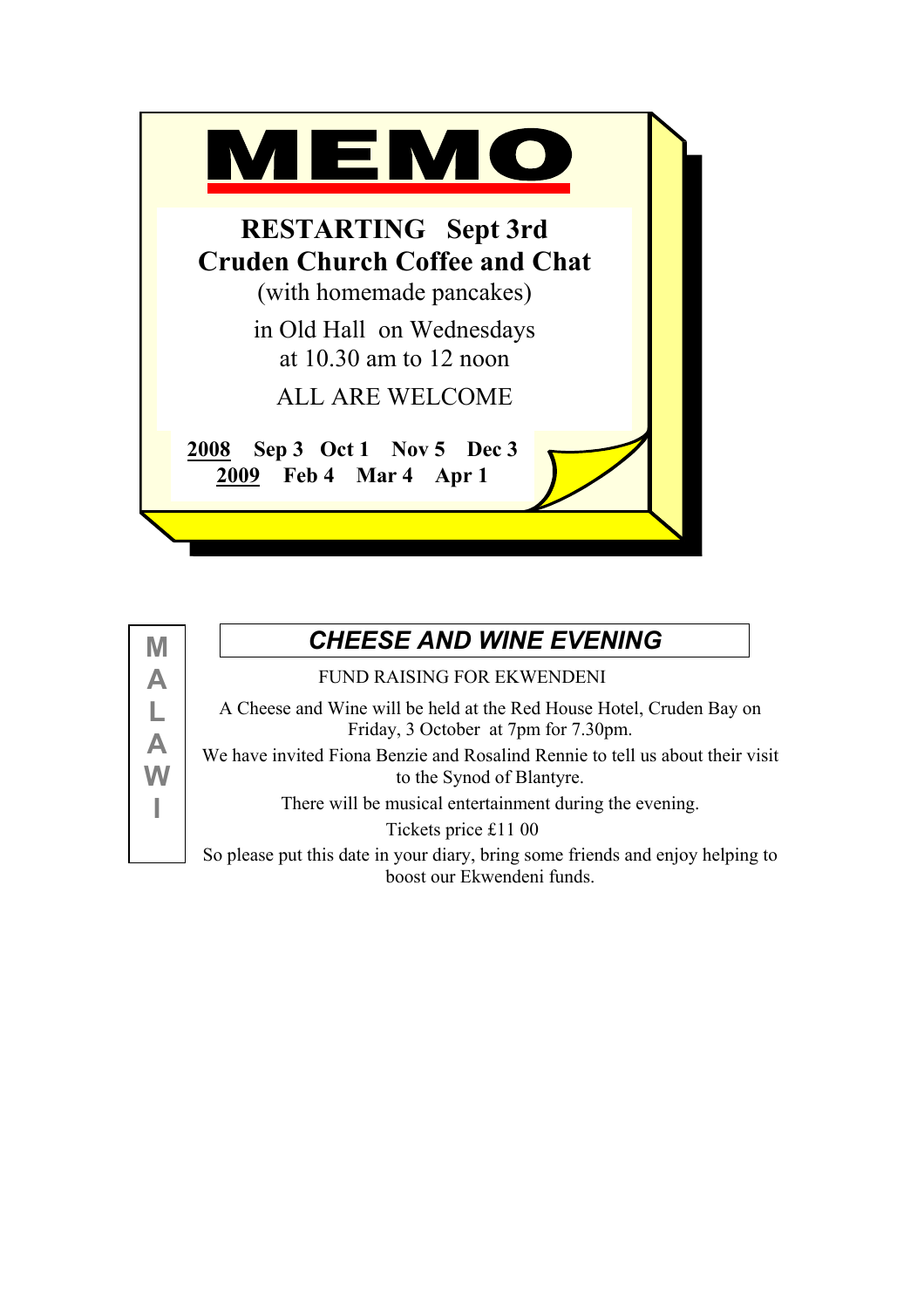#### **BACK TO CHURCH SUNDAY 12 October 2008**

- BACK TO CHURCH SUNDAY was pioneered by an Anglican diocese a few years ago and was found successful enough to have been developed and taken up by other dioceses and denominations.
- Cruden Bay Congregational Church has joined us in taking this initiative in the parish of Cruden.
- Our hope is to extend an invitation to everyone **WITHIN THE PARISH OF CRUDEN** to consider coming back to church.
- Inevitably it is impossible to miss out people who are already attending church – whether our own or others. The invitation appeals to such people to be supportive of this effort.
- If an inviter comes to your door **PLEASE GIVE THEM AN ENCOURAGING SMILE** AND THANK THEM FOR THE TIME THEY ARE GIVING IN THE SERVICE OF THE CHURCH.

### **Meet Andy, Zebedee and Charity**

#### **Or to be more explicit**

#### **Andy Gaston and another two of his Malawian Colleagues, Zebedee Chiumia and Charity Nyirenda**

Mrs Betty Forrester will be hosting a **Meet our Guests** afternoon at **Aldie Farm** from 3 to 5 pm on **Saturday 20 September.**

This will provide, *in an informal setting,* an opportunity for the 3 visitors to share their experiences with us before enjoying something to eat. So, all our members and friends are invited to turn up during the afternoon to hear from our guests and to enjoy refreshment.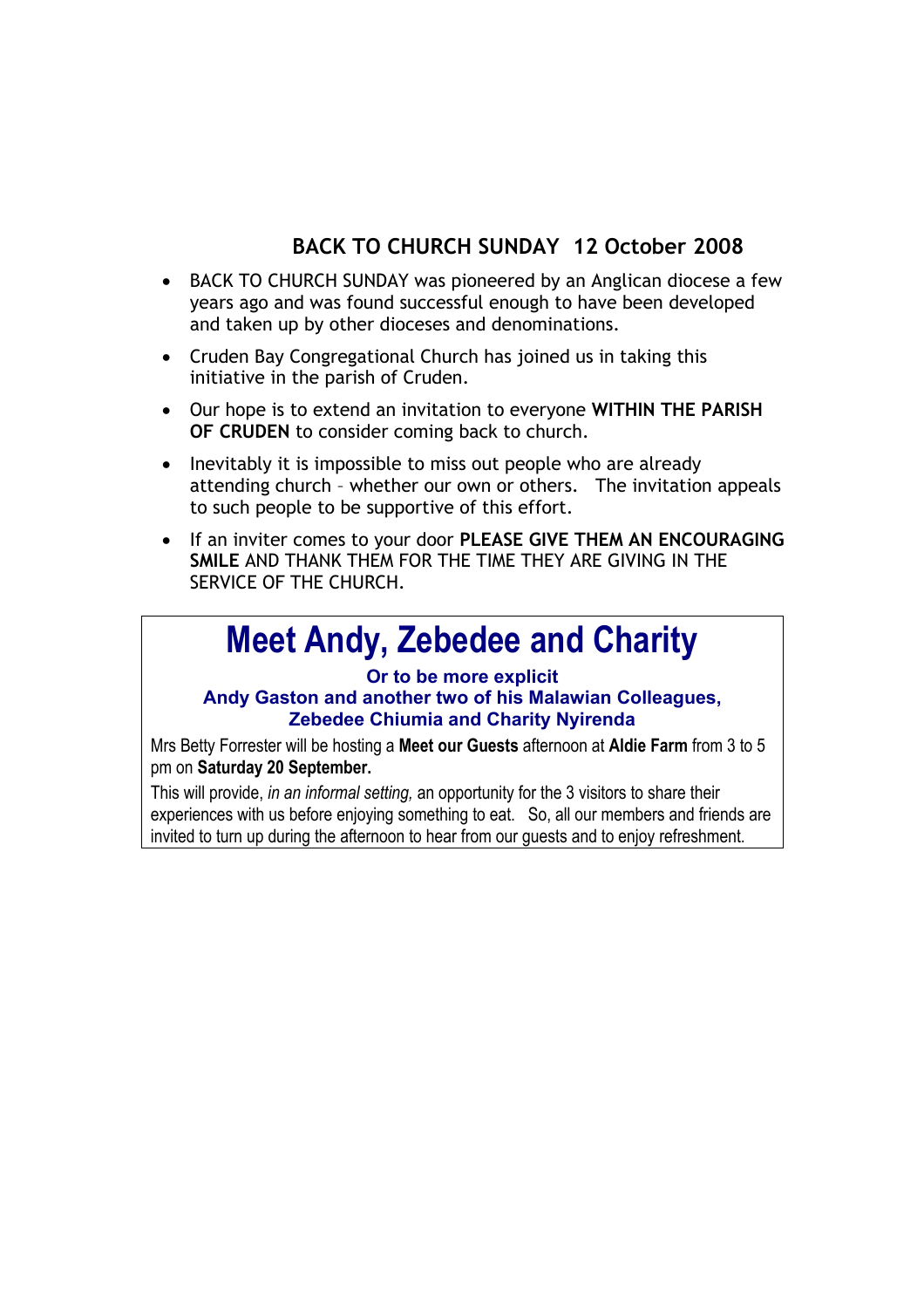### *BLYTHSWOOD SHOE BOX APPEAL*

Once again it is time to appeal to the people of the Cruden parish Church to help us fill as many Christmas Boxes as possible for the people of various European countries which the Blythswood Care Charity help each year. We excelled ourselves last year by providing 90 boxes and I have no doubt we will try our best again this year.

Boxes should be handed to:

Cruden Bay Mrs. Jenny McGarrol, 3 Ward Street. (812408) Hatton Mrs. Jean Beedie, 37 Manse Road. (841370)

Boxes may also be taken to the Old Church on Sunday mornings. If you are unable to fill your own shoebox but wish to donate items, please put them in the box provided in the Reception area of the Church.

#### **Please note the Boxes should be handed in by the END OF OCTOBER.**

*Jenny McGarrol* 

#### *SOCIAL COMMITTEE*

The Social Committee were delighted that the Treasure Hunt and Barbecue had gone well, the latter despite dull weather. Over 50 people attended the Open Air Service which rounded off the last Sunday afternoon in July.

No entries were received for theChristmas Cards/Calendar competition so the Committee decided to check with Peters of Turriff the cost of producing up to two cards using old Sunday School Christmas posters.

The Coffee and Chats start in September and a card with all the dates will be given out to those who come along to the first one. A quiz has been arranged for 8 pm at Cruden Bay Golf Club on Friday 31 October. Cost will be £5 per team.

#### *LIFE AND WORK - IN SEPTEMBER'S ISSUE*

**The Whole Truth?** Writers from Progressive and Evangelical perspectives discuss the literal truth of the Bible. Plus, the Moderator, the Chief Executive of the Scottish Bible Society, the Minister of St Giles in Edinburgh and the Leader of the Iona Community reveal their favourite versions

What Makes a Good Hymn? Douglas Galbraith gatecrashes another General Assembly to find out.

*If you would like to read Life & Work, the magazine of the Church of Scotland, contact Isobel Young on 812360*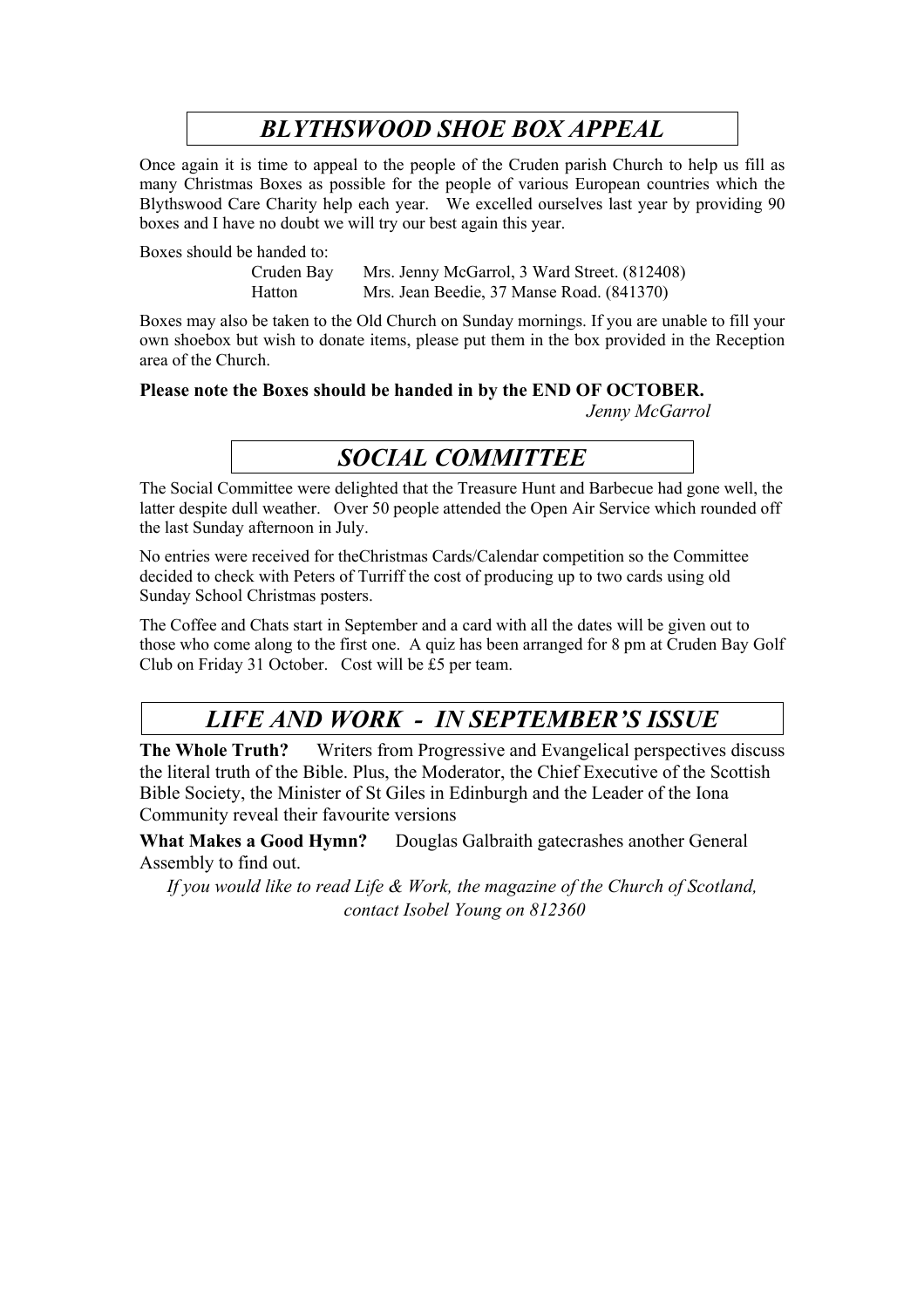### *CHRISTIAN AID 2008*

£3,337.92 has been forwarded to the Perth Offices this year from Cruden Parish for Christian Aid.

Very many thanks to all who kindly donated money in many ways - House to House giving, Buttery Morning, buying and donating raffle prizes, serving teas and coffees on the day, saving by way of boxes, jars, bags etc (by the way, I have a couple of cardboard boxes for collecting coins if anyone is interested).

Thanks also to the 34 people who gave of their time and efforts to help with House to House collecting and the counting the money on the Friday evening.

Thank you all again for making 2008 the best year yet to date for Cruden Christian Aid.

<u> The Communication of the Communication of the Communication of the Communication of the Communication of the Co</u>

*Mary Esson* 

#### *WATCH AND TALK*

To round off the 2007/8 Session the members of the Group treated themselves to an evening meal at the St Olaf Hotel in Cruden Bay. We had a very happy social evening, the service and food provided by the hotel were perfect.

The next Session starts on Monday 8th September 2008 at 7.30 pm meeting in the home of Mrs Marilyn Samways, Main Street, Cruden Bay. Current members and any new members wishing to join us will be made very welcome.

#### *Jenny McGarrol*

#### **The first meeting this session will be on Monday 8 September at Burnview, Main Street, Cruden Bay the home of Mrs Marilyn Samways, starting at 7.30 pm.**

We will be looking at, and discussing, an up-date on the Dead Sea Scrolls. All former members of the group will be most welcome as well as anyone else who may be interested in finding out more about the winter programme.

*Annette Garden*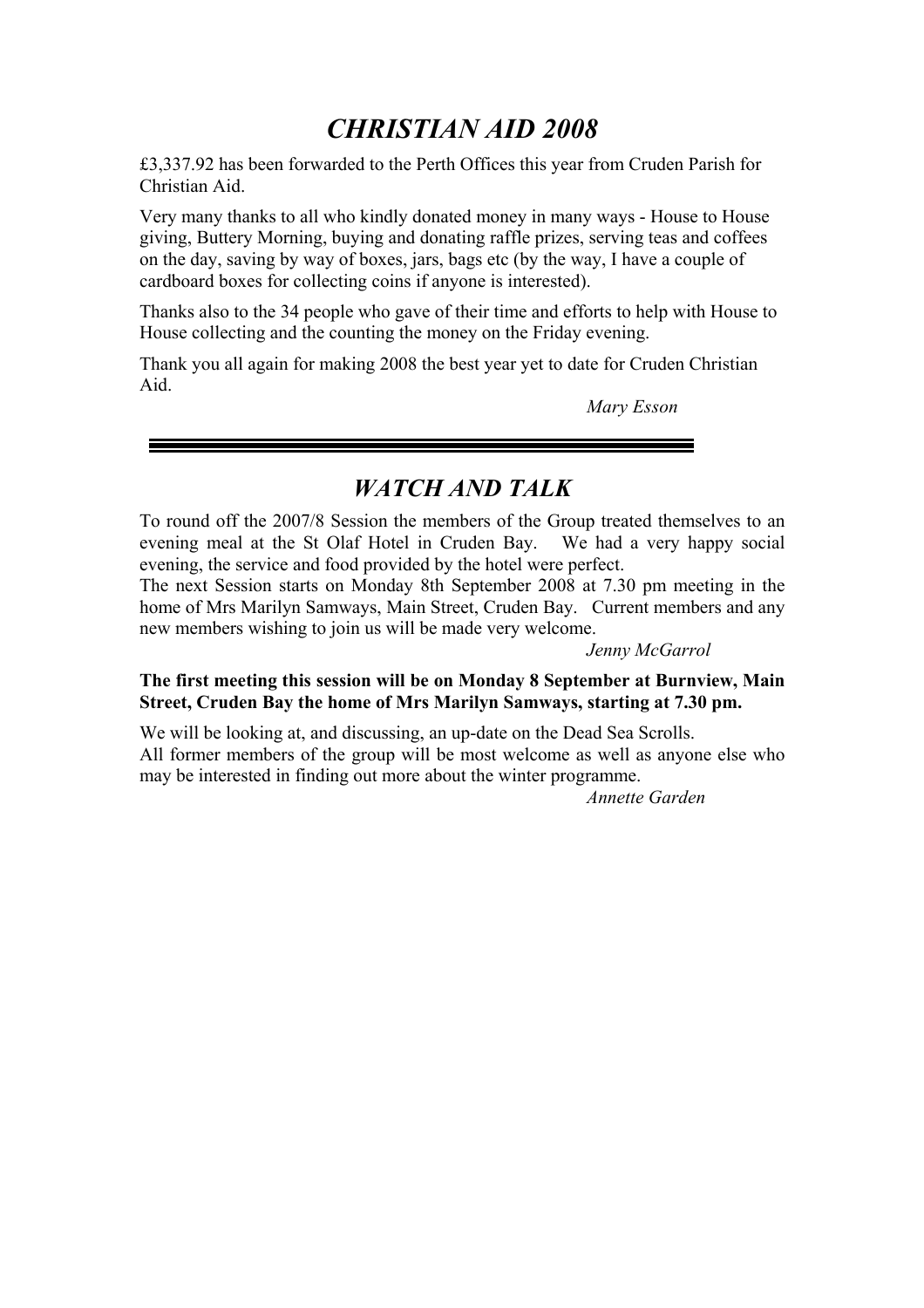### SUNDAY MORNING DUTIES 10 am

| Date    | Door                                              | <b>Flowers</b>  | <b>Teas</b>                            | <b>Junior Church</b>                                                                                |
|---------|---------------------------------------------------|-----------------|----------------------------------------|-----------------------------------------------------------------------------------------------------|
| 7 Sept  | Kate Clark<br>Dorothy Cruickshank                 | Jean Beedie     | Elma Cumming<br>Margaret Jamieson      | Karla Buswell<br>Marie Forsyth<br><b>Brenda Cadger</b><br><b>Sharon Rennie</b><br>Charlotte<br>Lamb |
| 14 Sept | Kate Clark<br>Dorothy Cruickshank                 | Anne McNaughton | Jessie MacDonald<br>Anne Cadey         | Katherine<br>Hyman<br>Maureen Reid<br>Helen Smith<br>S or C Skinner<br>Charlotte<br>Lamb            |
| 21 Sept | <b>Lindsey Savage</b><br><b>Wallace Donaldson</b> | Marilyn Samways | Doreen Buchan<br><b>Sharon Rennie</b>  | Katherine<br>Hyman<br>Marie Forsyth<br>Brenda Cadger<br>Joyce Fowlie<br>Charlotte<br>Lamb           |
| 28 Sept | <b>Lindsey Savage</b><br><b>Wallace Donaldson</b> | Marilyn Samways | Mary Esson<br><b>Betty Morris</b>      | Karla Buswell<br>Maureen Reid<br>Mary Bratton<br>S or C Skinner<br>Charlotte<br>Lamb                |
| 5 Oct   | Helen Fowlie<br>Margaret Mitchell                 | Rosemary Reid   | Margaret Adams<br>Jessie MacDonald     | Karla Buswell<br>Marie Forsyth<br>Brenda Cadger<br>Sharon Rennie<br>Charlotte<br>Lamb               |
| 12 Oct  | Helen Fowlie<br>Margaret Mitchell                 | Marina Bruce    | <b>Betty Forrester</b><br>Mary Bratton | In Church for<br>Harvest<br>Thanksgiving                                                            |
| 19 Oct  | <b>Beatrice Fawkes</b><br>Peter Slamaker          | Anne Smith      | Elma Cumming<br>Alison Neilson         |                                                                                                     |
| 26 Oct  | <b>Beatrice Fawkes</b><br>Peter Slamaker          | Anne Smith      | Doreen Buchan<br>Norma Forman          |                                                                                                     |

Back to Church Sunday 12 October 2008